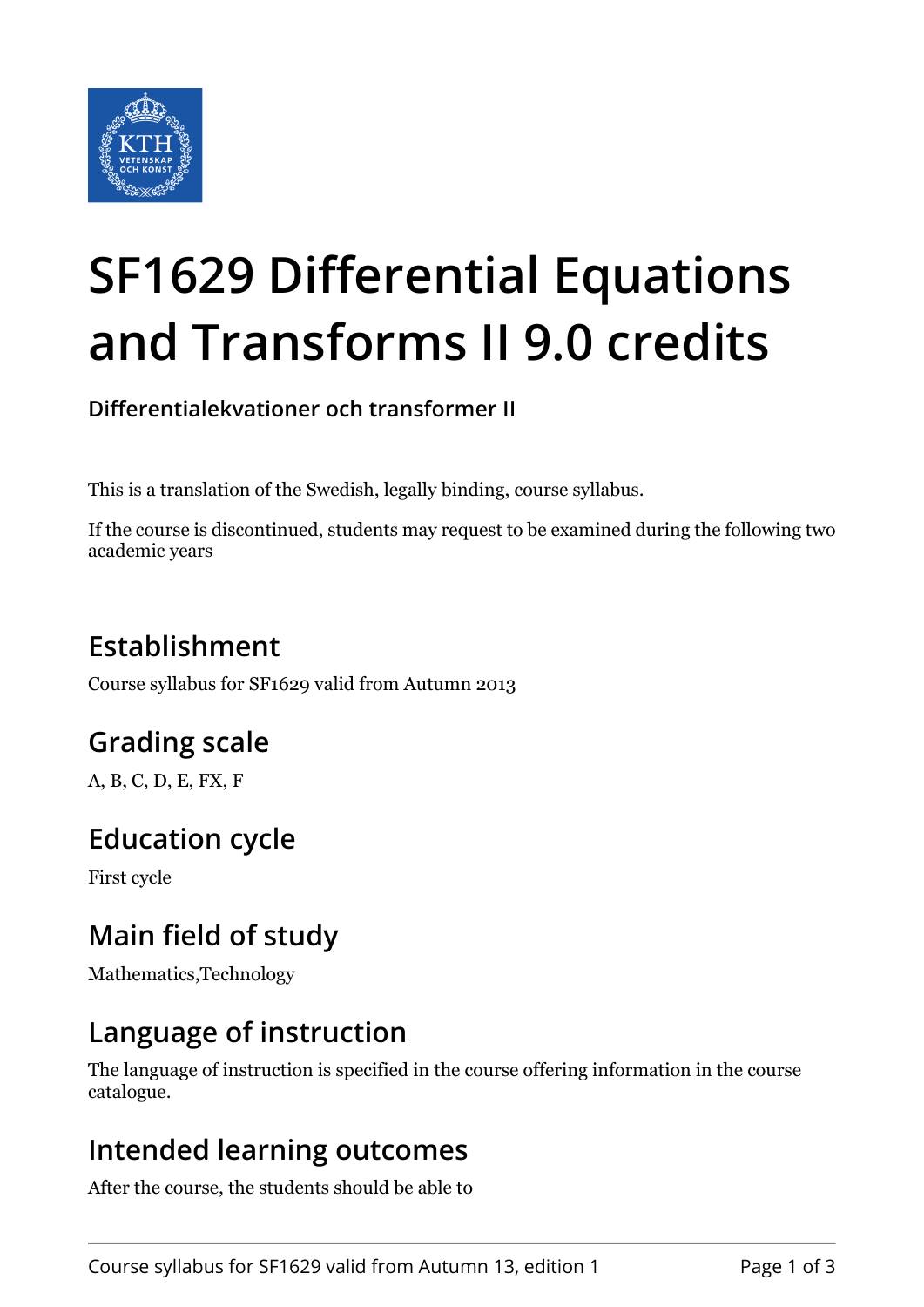- solve first order ordinary differential equations (especially separable, linear and exact equations)
- solve second order linear differential equations using reduction of order and variation of parameters
- solve second order linear differential equations using power series
- solve differential and integral equations using Laplace transforms
- solve systems of first order linear differential equations, classify critical points of autonomous systems, determine the trajectories and phase portraits for autonomous systems and investigate the stability of critical points (especially by linearization)
- calculate Fourier series and their sums
- use summation kernels
- solve approximation problems using orthogonal projections in inner product spaces
- solve problems using systems of orthogonal polynomials
- solve partial differential equations using separation of variables
- solve the Dirichlet problem in the unit disc
- solve Sturm-Liouville problems
- calculate Fourier transforms, use Fourier transforms and convolutions in order to carry out computations (including applications to partial differential equations) and use the Z-transform
- carry out computations using distributions and their derivatives and Fourier Transforms

#### **Course contents**

First order differential equations. Second order linear equations. The Laplace transform. Systems of differential equations. Qualitative methods for non-linear differential equations. Analysis at critical points. Long termbehaviour. Stability. Existence- and uniqueness theorems.

Fourier series, orthogonal systems of functions. Sturm-Liouville problems.

The Fourier transform. Discrete transforms. Distributions. Partial differential equations. Separation of variables. Applications to ordinary and partial differential equations.

## **Specific prerequisites**

SF1602 + SF1603 Differential and integral calculus II, parts 1 and 2, as well as SF1604 Linear Algebra.

## **Course literature**

Boyce-Diprima:Elementary Differential Equations and Boundary Value Problems, 10:th ed.

Anders Vretblad: FOURIERANALYSIS and Its Applications.